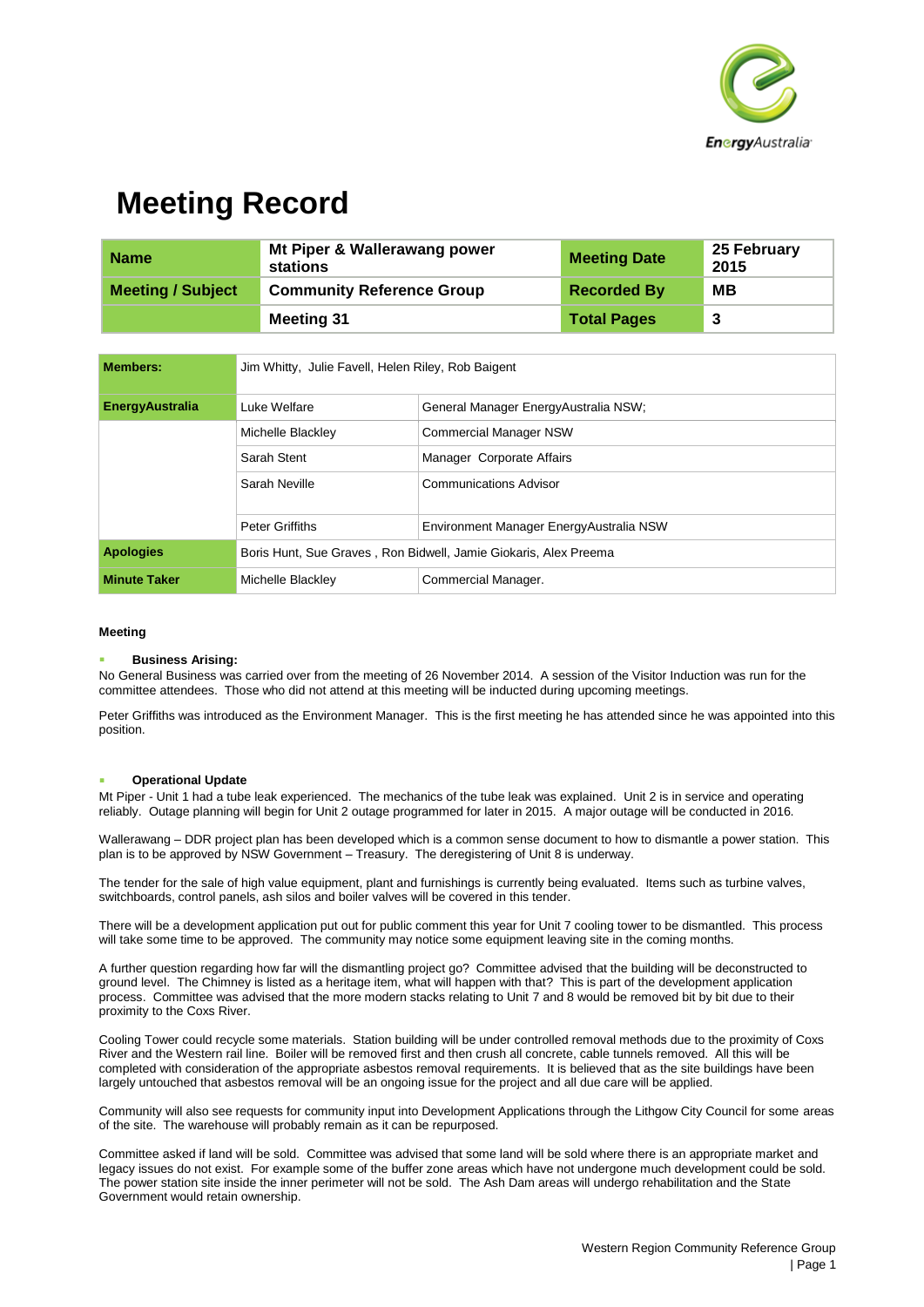

# **Meeting Record**

Maintenance and Shift personnel are continuing to provide support to the DDR Project team with some dismantling and maintenance works.

### **Market Recap**

The rolling average demand trend was discussed and there is an indication that the demand decrease may be levelling off somewhat. EnergyAustralia's projections for the next five years indicate a continued drop in base load generation as manufacturing plants shut down in some regions, more solar panel usage continues and domestic energy storage products and facilities begin to come onto the market.

Further impact could be realised in the future as the Federal Government RECs scheme changes impact the market.

The committee members expressed their understanding of the news stories relating energy cost increases of up to \$600 per annum for some households.

An explanation of the price per megawatt was explained with the breakup of all costs illustrated.

### **Site Safety**

Site Safety figures indicating year to date figures up to the 20 February 2014 were displayed and the 41 days of zero harm for all staff, contractors and visitors was noted.

### **Rail Unloader**

There has been no change with the status of the rail unloader site with environmental monitoring and the agistment lease continuing. EnergyAustralia are continuing to assess all the coal transport options which may become available to the business. Preliminary discussions regarding our coal strategy but we cannot progress this much further until we know the results of Centennial's development application for extension of their existing mines in the region. The development application process is long and tortuous and there are no certainties around any of their projects obtaining approval.

### **1. Water Management**

Oberon Dam is down again from last report to 60.07%. This dam is not in a good catchment area. EnergyAustralia NSW's total active storage has increased to 95.7 %. There is an amber alert for Lake Wallace and Lake Lyell with a red alert on the Coxs River between these two lakes.

The red alert for the Coxs River is under the Lithgow City Council management. There is a flow of 20 ML from Lake Wallace down the Coxs River. This water quality may be affected by the Lithgow City Council's Wallerawang sewerage works. These works have been recently upgraded but there appears to be a problem relating to the nutrient level in the Lake which is supporting algal blooms.

Feral Goats are still of ongoing concern around Thompsons Creek Dam. It has been suggested to get the local property owners together to have a collective solution to this problem.

A picture of the new sign installed at Thompsons Creek Dam was displayed for the committee.

### **2. Sponsorship Plan**

A different approach to the distribution of community funds was discussed with the committee and they were pleased to be involved in the evaluation of submissions for the Quarter 2 and Quarter 4 campaigns. It was understood that confidentiality relating to this submission was to be maintained.

The application rules and evaluation criteria would need some consideration.

### **3. General Business**

NuRock bricks made from ash produced by the burning of coal for power generation could be sold to Masters and Bunnings hardware chains in the mid-term future. The committee was advised of the trial plant under construction and the potential to create a new business in the local area with a 50,000 brick production line. It was felt that NuRock could establish a base for others to follow.

The land has been sub-divided to allow NuRock to have there on development application process and Environment Protection License. The transfer of a waste product requires special license requirements but the environment benefits outweigh these risks. NuRock are also investigating if they can use our brine in their processes thus reducing our waste stream further.

This has the potential to create 10 to 15 jobs in the region and create a better rehabilitation outcome for both Wallerawang and Mt Piper.

Action: Michelle Blackley to get some sample products to show Committee members at the next meeting.